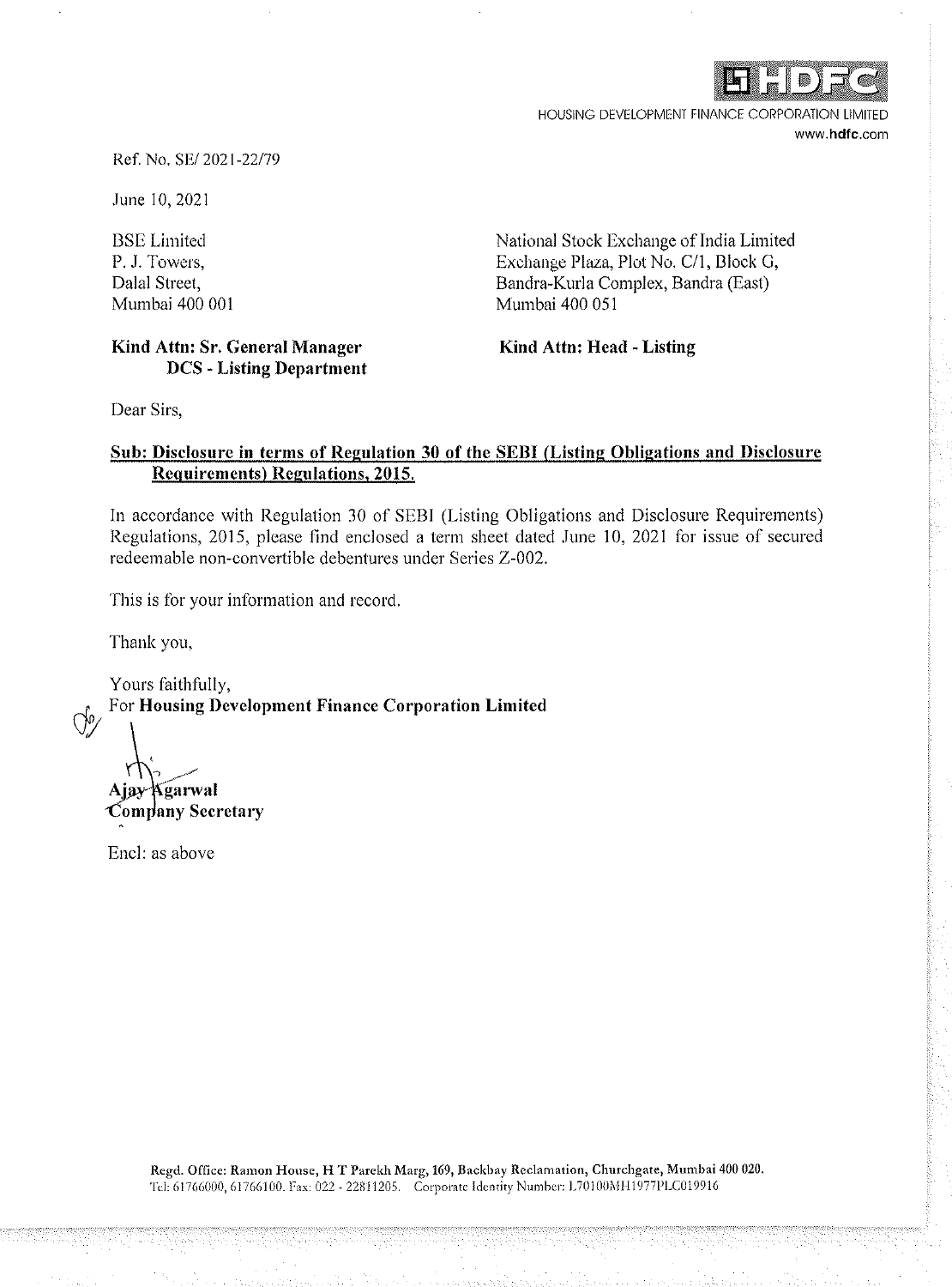# Term Sheet (SERIES Z-002 Dated  $10^{th}$  June 2021)

| <b>Security Name</b>                         | HDFC SERIES Z-002 $16^{\text{th}}$ June 2031 $\zeta$                                                     |  |  |
|----------------------------------------------|----------------------------------------------------------------------------------------------------------|--|--|
| Issuer                                       | Housing Development Finance Corporation Limited                                                          |  |  |
| Type of Instrument                           | Secured Redeemable Non-Convertible Debentures                                                            |  |  |
| Nature of Instrument                         | Secured                                                                                                  |  |  |
| Seniority                                    | Senior                                                                                                   |  |  |
| Mode of Issue                                |                                                                                                          |  |  |
|                                              | Private Placement                                                                                        |  |  |
| Eligible Investors                           | Only the persons who are specifically addressed through<br>a communication are eligible to apply for the |  |  |
|                                              |                                                                                                          |  |  |
|                                              | Debentures. No other person can apply.                                                                   |  |  |
| Listing                                      | BSE Limited and National Stock Exchange of India                                                         |  |  |
|                                              | Limited.                                                                                                 |  |  |
| Rating                                       | "CRISIL AAA" by CRISIL Ltd                                                                               |  |  |
|                                              | "ICRA AAA" by ICRA Ltd                                                                                   |  |  |
| Issue Size (Rs.)                             | Rs. 2,000 cr $\lt$                                                                                       |  |  |
| Option to retain oversubscription (Rs.)      | Nil<br>The object of the issue is to augment the long-term                                               |  |  |
| Objects of the Issue                         | resources of the Corporation. The proceeds of the                                                        |  |  |
|                                              | present issue would be utilized for financing /                                                          |  |  |
|                                              | refinancing the housing finance business requirements                                                    |  |  |
|                                              | of the Corporation.                                                                                      |  |  |
|                                              | The proceeds would be utilized for meeting the Object                                                    |  |  |
| Details of the utilization of the proceeds   | of the Issue                                                                                             |  |  |
|                                              |                                                                                                          |  |  |
| Coupon Rate                                  | 6.88% p.a. $\zeta$                                                                                       |  |  |
| Step Up Coupon Rate                          | Not Applicable                                                                                           |  |  |
| Coupon Payment Frequency                     | Annual                                                                                                   |  |  |
| Coupon Payment dates                         | 16 <sup>th</sup> June every year upto Redemption Date <                                                  |  |  |
| Coupon Type                                  | Fixed                                                                                                    |  |  |
| Coupon Reset                                 | Not Applicable                                                                                           |  |  |
| Day Count Basis                              | Actual / Actual                                                                                          |  |  |
| <b>Bid Opening Date</b>                      | $14^{\text{th}}$ June 2021 $\lt$                                                                         |  |  |
| <b>Bid Closing Date</b>                      | $14^{th}$ June 2021                                                                                      |  |  |
| Mode of Bidding                              | Open Book $\leq$                                                                                         |  |  |
| Manner of Allotment                          | Uniform Rate $\overline{\left\langle \right\rangle}$                                                     |  |  |
| Interest on Application Money                | Not Applicable<br><b>Refer Additional Covenants</b>                                                      |  |  |
| Default Interest Rate                        |                                                                                                          |  |  |
| Tenor                                        | 10 Years                                                                                                 |  |  |
| <b>Redemption Date</b>                       | $16^{\text{th}}$ June 2031 $\epsilon$                                                                    |  |  |
| Redemption Amount                            | Rs.10,00,000/-each                                                                                       |  |  |
| Redemption Premium                           | Not Applicable                                                                                           |  |  |
| Issue Price                                  | Rs.10,00,000/-each                                                                                       |  |  |
| Discount at which security is issued and the | Not Applicable                                                                                           |  |  |
| effective yield as a result of such discount |                                                                                                          |  |  |
| Put Option Date                              | Not Applicable                                                                                           |  |  |
| Put Option Price                             | Not Applicable                                                                                           |  |  |
| Call Option Date                             | Not Applicable                                                                                           |  |  |
| Call Option Price                            | Not Applicable                                                                                           |  |  |

den  $\tilde{C}$  $PAGE$  1/6

**WARRING**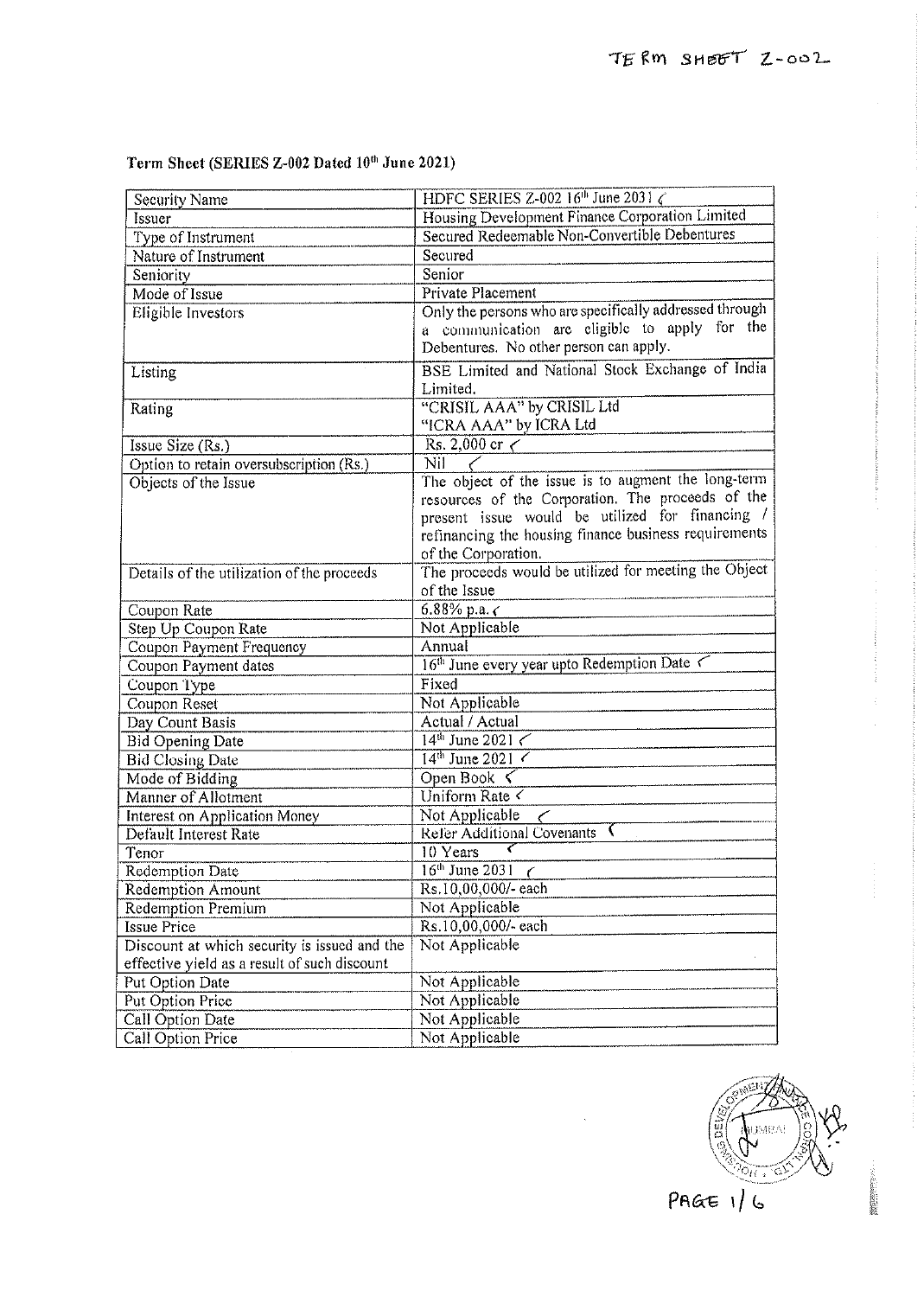| Put Notification Time                                                                                                                                                                                                                                                                                                                                                            |                                                                                                                                                                                                                                                                                                        |  |  |
|----------------------------------------------------------------------------------------------------------------------------------------------------------------------------------------------------------------------------------------------------------------------------------------------------------------------------------------------------------------------------------|--------------------------------------------------------------------------------------------------------------------------------------------------------------------------------------------------------------------------------------------------------------------------------------------------------|--|--|
| Call Notification Time                                                                                                                                                                                                                                                                                                                                                           | Not Applicable<br>Not Applicable                                                                                                                                                                                                                                                                       |  |  |
| <b>Face Value</b>                                                                                                                                                                                                                                                                                                                                                                | Rs.10 lakh each                                                                                                                                                                                                                                                                                        |  |  |
| Minimum Subscription                                                                                                                                                                                                                                                                                                                                                             | Ten Debentures of Rs. 10 lakh each and in multiple of                                                                                                                                                                                                                                                  |  |  |
|                                                                                                                                                                                                                                                                                                                                                                                  | One Debenture thereafter                                                                                                                                                                                                                                                                               |  |  |
| Issue Opening Date                                                                                                                                                                                                                                                                                                                                                               | $14^{1b}$ June 2021 $\zeta$                                                                                                                                                                                                                                                                            |  |  |
| Issue Closing Date                                                                                                                                                                                                                                                                                                                                                               | $14^{th}$ June 2021 (                                                                                                                                                                                                                                                                                  |  |  |
| Pay-in Date                                                                                                                                                                                                                                                                                                                                                                      | $16^{th}$ June 2021 $\zeta$                                                                                                                                                                                                                                                                            |  |  |
| Deemed Date of Allotment                                                                                                                                                                                                                                                                                                                                                         | $16^{th}$ June 2021 $\leq$                                                                                                                                                                                                                                                                             |  |  |
| <b>Issuance Mode</b>                                                                                                                                                                                                                                                                                                                                                             | Dematerialized mode only                                                                                                                                                                                                                                                                               |  |  |
| Trading Mode                                                                                                                                                                                                                                                                                                                                                                     | Dematerialized mode only                                                                                                                                                                                                                                                                               |  |  |
| Settlement Mode                                                                                                                                                                                                                                                                                                                                                                  | RTGS/NEFT/Fund Transfer                                                                                                                                                                                                                                                                                |  |  |
| Depositories                                                                                                                                                                                                                                                                                                                                                                     | NSDL/CDSL                                                                                                                                                                                                                                                                                              |  |  |
| <b>Business Day Convention</b>                                                                                                                                                                                                                                                                                                                                                   | Means any day (excluding Sundays and any day which                                                                                                                                                                                                                                                     |  |  |
|                                                                                                                                                                                                                                                                                                                                                                                  | is a public holiday under Section 25 of the Negotiable<br>Instruments Act, 1881 at Mumbai, India) on which the<br>money market is functioning in Mumbai and the term<br>"Business Days" is to be construed accordingly.                                                                                |  |  |
|                                                                                                                                                                                                                                                                                                                                                                                  |                                                                                                                                                                                                                                                                                                        |  |  |
|                                                                                                                                                                                                                                                                                                                                                                                  | For further details, please Refer "Effect on Holidays" in<br>the Shelf Disclosure Document                                                                                                                                                                                                             |  |  |
|                                                                                                                                                                                                                                                                                                                                                                                  | The record date will be 15 days prior to each interest                                                                                                                                                                                                                                                 |  |  |
| Record Date                                                                                                                                                                                                                                                                                                                                                                      | payment / principal repayment date                                                                                                                                                                                                                                                                     |  |  |
| All covenants of the issue (including side                                                                                                                                                                                                                                                                                                                                       | The major covenants of the issue include:                                                                                                                                                                                                                                                              |  |  |
| letters, accelerated payment clause etc.)                                                                                                                                                                                                                                                                                                                                        | • Interest rate, computation of interest, payment of<br>interest;                                                                                                                                                                                                                                      |  |  |
|                                                                                                                                                                                                                                                                                                                                                                                  | Interest on application money;<br>۰                                                                                                                                                                                                                                                                    |  |  |
|                                                                                                                                                                                                                                                                                                                                                                                  | Business day, record date;<br>۰                                                                                                                                                                                                                                                                        |  |  |
|                                                                                                                                                                                                                                                                                                                                                                                  | Redemption, payment of redemption amount;<br>۰                                                                                                                                                                                                                                                         |  |  |
|                                                                                                                                                                                                                                                                                                                                                                                  | Listing and Rating; and<br>$\bullet$                                                                                                                                                                                                                                                                   |  |  |
|                                                                                                                                                                                                                                                                                                                                                                                  | • Mode of transfer of NCDs.                                                                                                                                                                                                                                                                            |  |  |
|                                                                                                                                                                                                                                                                                                                                                                                  | For further details please refer the Debenture Trust Deed<br>dated May 21, 2021.                                                                                                                                                                                                                       |  |  |
|                                                                                                                                                                                                                                                                                                                                                                                  | No side letters are executed pursuant to the said Issue.                                                                                                                                                                                                                                               |  |  |
|                                                                                                                                                                                                                                                                                                                                                                                  | Accelerated payment: The debentures can be<br>accelerated on the occurrence of an 'Event of Default'.<br>For further details, please refer to 'Events of Default' as<br>set out in the term sheet.                                                                                                     |  |  |
| Security (Description regarding Security<br>(where applicable) including type of security<br>(movable/immovable/tangible etc.), type of<br>charge (pledge/ hypothecation/ mortgage<br>etc.), date of creation of security/ likely date<br>of creation of security, minimum security<br>cover, revaluation, replacement of security,<br>interest to the debenture holder over and | Secured by way of Negative Lien on the Assets(as<br>defined under DTD), to the extent of Asset Cover(as<br>defined under DTD), except to the extent of the charge<br>created in favour of its depositors of the Company<br>pursuant to the regulatory requirement under Section<br>29B of the NHB Act. |  |  |

 $\bar{z}$ 

ಹೆ<br>ಗ್ರ Ň  $P$ ACC 216

**is and the contract of the contract of the contract of the contract of the contract of the contract of the contract of the contract of the contract of the contract of the contract of the contract of the contract of the co** 

 $\frac{1}{2}$  and  $\frac{1}{2}$  and  $\frac{1}{2}$ 

i.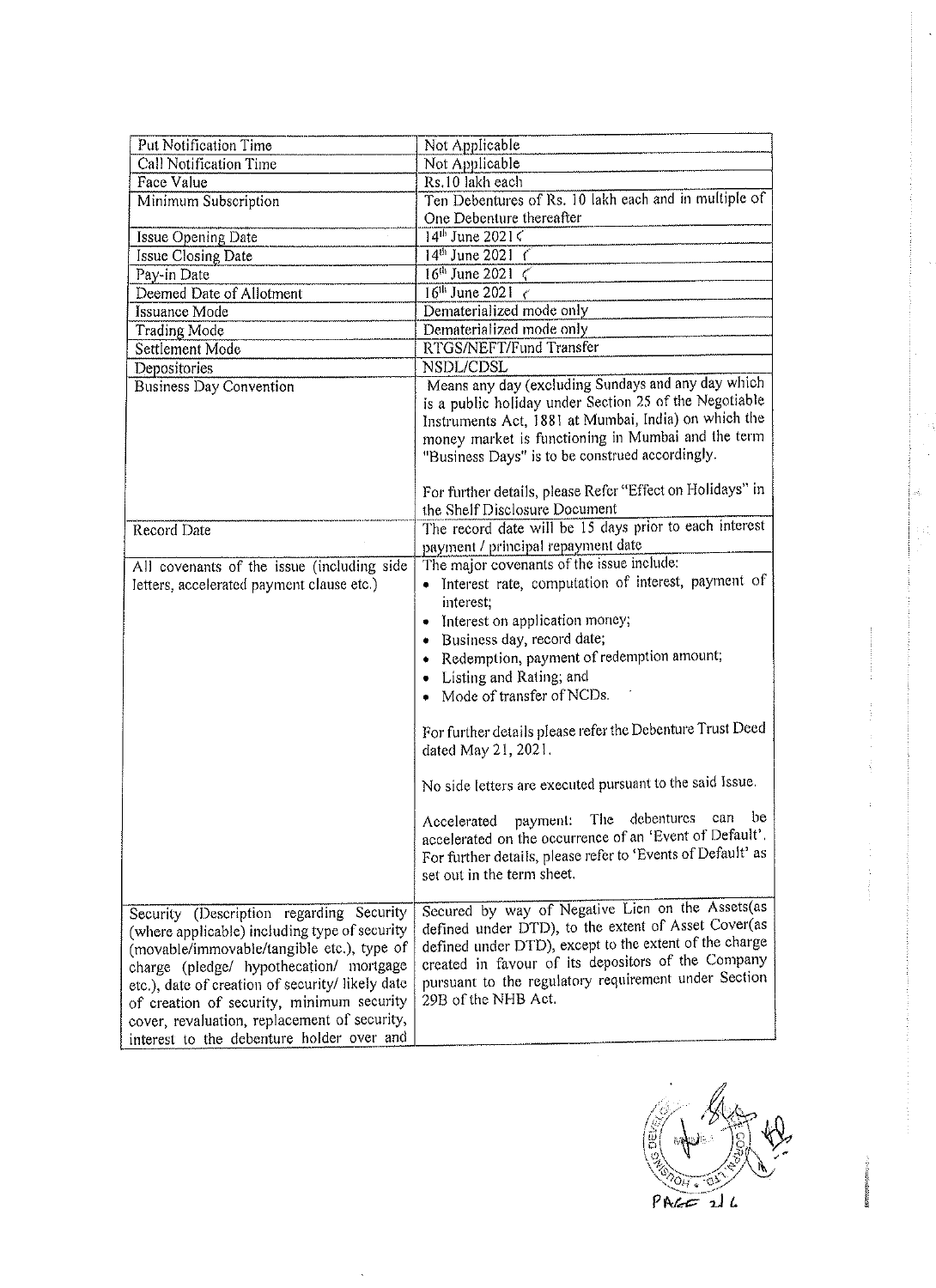| above the coupon rate as specified in the<br>Trust Deed and disclosed in the Offer<br>Document/Information Memorandum) | However, the Company shall, from time to time, be<br>entitled to create any charge, mortgage, pledge, security<br>interest, encumber or create lien on its Assets (as defined<br>under DTD), subject to maintenance of Asset Cover(as<br>defined under DTD), except to the extent of charge<br>created in favour of its depositors pursuant to the<br>regulatory requirement under Section 29B of the NHB<br>Act or as may be required under any law, regulation,<br>guidelines or rules.<br>Date of creation of security; May 21, 2021.<br>Asset cover available as on March 31, 2021, for NCDs<br>issued by the Corporation: 2.94<br>Registration of charge on the security: To be done in due<br>course post execution of the Debenture Trust Deed<br>The Debenture holder will not be paid any interest over<br>and above the coupon rate as specified above. |
|------------------------------------------------------------------------------------------------------------------------|-------------------------------------------------------------------------------------------------------------------------------------------------------------------------------------------------------------------------------------------------------------------------------------------------------------------------------------------------------------------------------------------------------------------------------------------------------------------------------------------------------------------------------------------------------------------------------------------------------------------------------------------------------------------------------------------------------------------------------------------------------------------------------------------------------------------------------------------------------------------|
| <b>Transaction Documents</b>                                                                                           | Term Sheet                                                                                                                                                                                                                                                                                                                                                                                                                                                                                                                                                                                                                                                                                                                                                                                                                                                        |
|                                                                                                                        | Rating Letter                                                                                                                                                                                                                                                                                                                                                                                                                                                                                                                                                                                                                                                                                                                                                                                                                                                     |
|                                                                                                                        | Rating Rationale                                                                                                                                                                                                                                                                                                                                                                                                                                                                                                                                                                                                                                                                                                                                                                                                                                                  |
|                                                                                                                        | Trustee Consent                                                                                                                                                                                                                                                                                                                                                                                                                                                                                                                                                                                                                                                                                                                                                                                                                                                   |
| Manner of Settlement                                                                                                   | Clearing Corporation Mechanism                                                                                                                                                                                                                                                                                                                                                                                                                                                                                                                                                                                                                                                                                                                                                                                                                                    |
| Other Terms (if any)                                                                                                   | With reference to the Notification bearing No.<br>RBI/2011-12/423 A.P. (DIR Series) Circular No. 89<br>dated March 1, 2012 issued by Reserve Bank of India,<br>Foreign Exchange Department, Central Office, Mumbai<br>- 400 001 in respect of Foreign Institutional Investor<br>(FII) investment in 'to be listed' debt securities, HDFC<br>confirms that the debentures would be listed within 15<br>days from the deemed date of allotment. In case the<br>debentures issued to the SEBI registered FIIs / sub-<br>accounts of FIIs are not listed within 15 days from the<br>deemed date of allotment, for any reason, then HDFC<br>would immediately redeem / buyback the debentures<br>from the FIIs/sub-account of the FIIs.                                                                                                                                |
| Conditions Precedent to Disbursement                                                                                   | None                                                                                                                                                                                                                                                                                                                                                                                                                                                                                                                                                                                                                                                                                                                                                                                                                                                              |
| Default of Payment                                                                                                     | In case of default in payment of Interest and/or principal                                                                                                                                                                                                                                                                                                                                                                                                                                                                                                                                                                                                                                                                                                                                                                                                        |
|                                                                                                                        | redemption on the due dates, an additional interest of at<br>least $@$ 2% p.a. over the coupon rate will be paid for the<br>defaulting period by the Corporation.                                                                                                                                                                                                                                                                                                                                                                                                                                                                                                                                                                                                                                                                                                 |
| Delay in Listing                                                                                                       | In case of Delay in Listing of Debentures beyond the<br>lines<br>time<br>as<br>specified<br>the<br>Circular<br>No:<br>in in<br>SEBI/HO/DDHS/CIR/P/2020/198 dated October 5,<br>2020, issued by SEBI, the Corporation will pay a penal<br>interest of 1 % p.a. over the coupon Rate for the period                                                                                                                                                                                                                                                                                                                                                                                                                                                                                                                                                                 |



**ERSRAPHONDER** 

 $PAGE$  3/6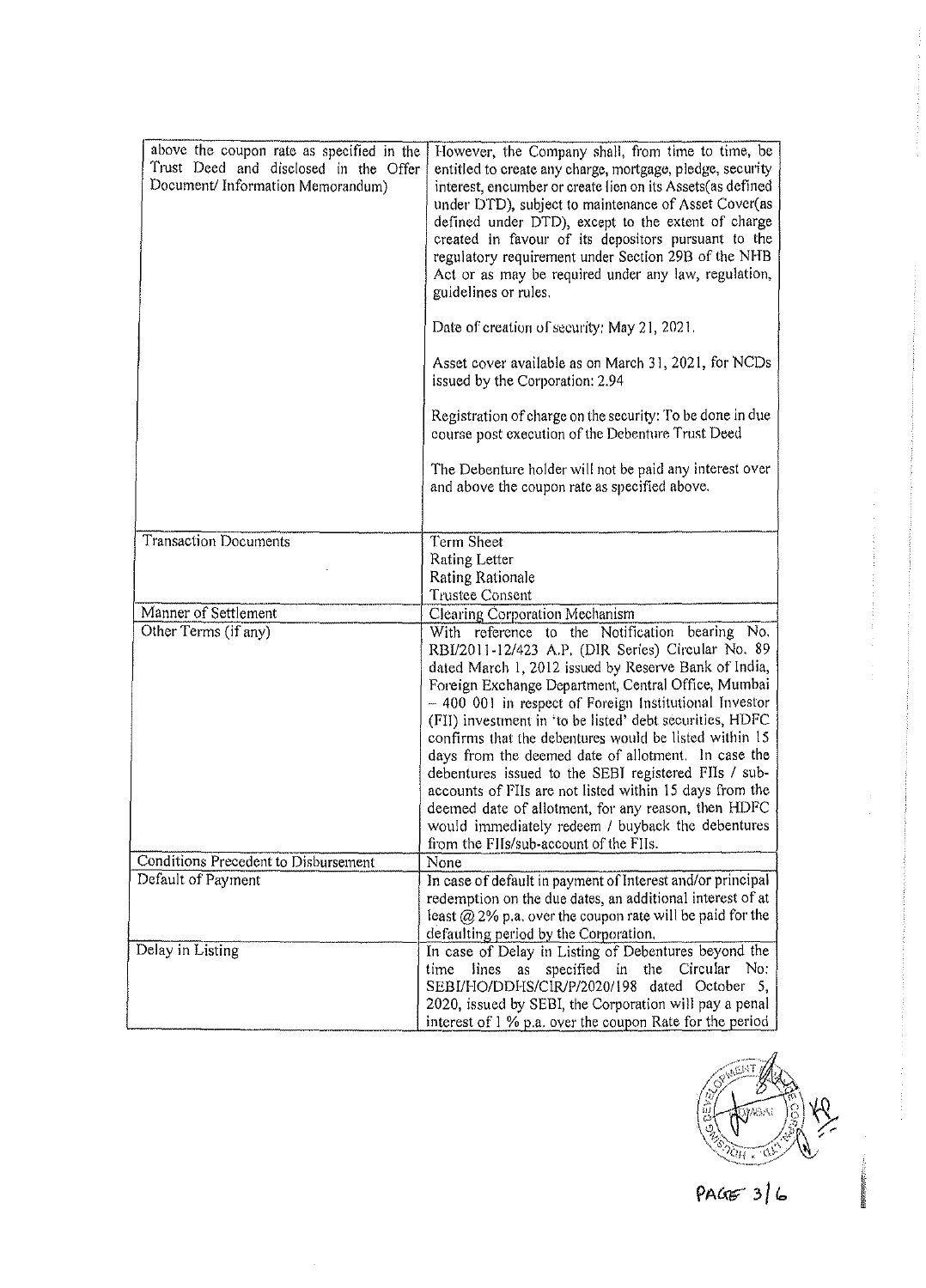|                                                                    | of Delay, to the investor (i.e. from the date of allotment                                                                                                                                                                                                                                                                                                                                                                        |  |  |
|--------------------------------------------------------------------|-----------------------------------------------------------------------------------------------------------------------------------------------------------------------------------------------------------------------------------------------------------------------------------------------------------------------------------------------------------------------------------------------------------------------------------|--|--|
| Conditions Subsequent to Disbursement                              | to the date of Listing).<br>None.                                                                                                                                                                                                                                                                                                                                                                                                 |  |  |
| Events of Default (including manner of                             | Following are certain events/circumstances which can                                                                                                                                                                                                                                                                                                                                                                              |  |  |
| voting/conditions for joining inter creditor<br>agreement)         | be an Event of Default:                                                                                                                                                                                                                                                                                                                                                                                                           |  |  |
|                                                                    | Default in redemption of debentures and payment of<br>۰<br>interest;<br>in performance of covenants<br>Default<br>and<br>٠                                                                                                                                                                                                                                                                                                        |  |  |
|                                                                    | conditions;                                                                                                                                                                                                                                                                                                                                                                                                                       |  |  |
|                                                                    | Supply of misleading<br>information<br>the<br>in<br>application by the Company to the Debenture<br>Holder(s) for financial assistance by way of<br>subscription to the Debentures; and<br>Proceedings against the company under bankruptcy<br>۰<br>or insolvency law.                                                                                                                                                             |  |  |
|                                                                    | If the security is in jeopardy.<br>٠                                                                                                                                                                                                                                                                                                                                                                                              |  |  |
|                                                                    | For further details on Events of Default, please refer the<br>Debenture Trust Deed dated May 21, 2021.                                                                                                                                                                                                                                                                                                                            |  |  |
| Creation of Recovery Expense Fund                                  | circular<br>specified<br><b>SEBI</b><br>in<br>As<br>SEBI/HO/MIRSD/CRADT/CIR/P/2020/207<br>dated<br>October 22, 2020, an amount of Rs. 25 lakh has been<br>deposited with NSE being the designated stock<br>exchange for creation of recovery expense fund and will<br>be utilized in such manner and for such purposes as<br>prescribed by the Securities Exchange Board of India.<br>The said amount was paid on January 5, 2021 |  |  |
|                                                                    | <b>SEBI Listing Fees</b>                                                                                                                                                                                                                                                                                                                                                                                                          |  |  |
|                                                                    | Please note that the National Stock Exchange of India<br>Limited is also the designated stock exchange for the<br>purpose of payment of fees to SEBI. The said fees will<br>be paid by the Corporation in due course.                                                                                                                                                                                                             |  |  |
| Conditions for breach of covenants                                 | As more particularly set out in the Debenture Trust<br>Deed dated May 21, 2021.                                                                                                                                                                                                                                                                                                                                                   |  |  |
| Provisions related to Cross Default Clause                         | Not Applicable                                                                                                                                                                                                                                                                                                                                                                                                                    |  |  |
| Role and Responsibilities of Debenture<br>Trustee and fees charged | Following are certain roles and responsibilities of the<br>Debenture Trustee:                                                                                                                                                                                                                                                                                                                                                     |  |  |
|                                                                    | • Perform such acts as are necessary for the protection<br>of the interest of the Debenture Holders and resolve<br>the grievances of the Debenture Holders.<br>• Follow up for redemption of Debentures in<br>accordance with the Terms and Conditions of<br>Debentures.<br>• Call for quarterly reports certifying that the Security<br>are sufficient to discharge the Interest and principal                                   |  |  |



 $PAGE-4/c$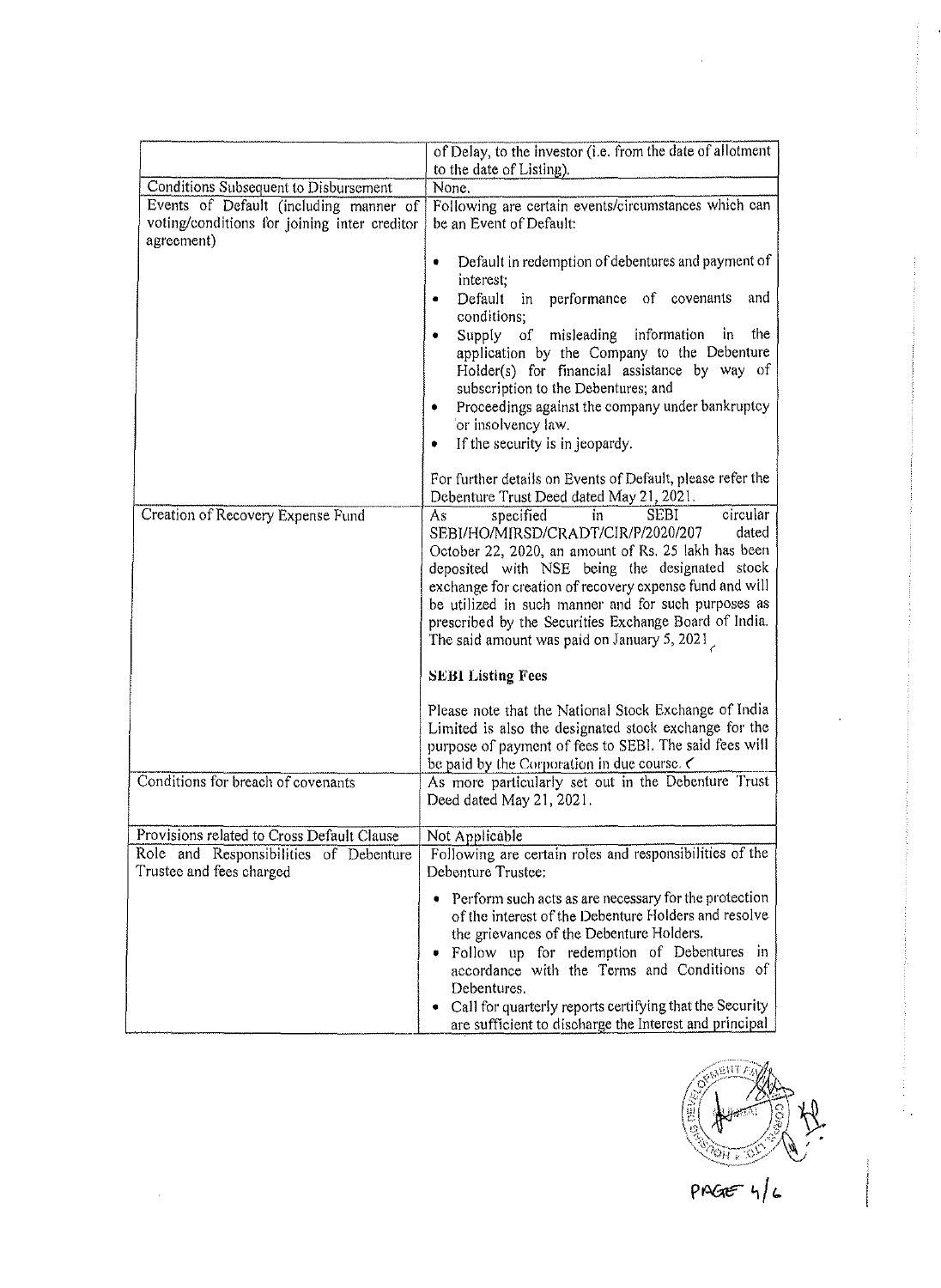|                                      | amount at all times and that such Security are free<br>from any other encumbrances except as set out<br>under this Deed.<br>• In case the Company commits any breach of the<br>terms of the Deed, the Debenture Trustee in<br>consultation with the Debenture Holders shall take<br>such reasonable steps as maybe necessary to<br>remedy such breach.<br>For further details on roles and responsibilities of            |
|--------------------------------------|---------------------------------------------------------------------------------------------------------------------------------------------------------------------------------------------------------------------------------------------------------------------------------------------------------------------------------------------------------------------------------------------------------------------------|
|                                      | Debenture Trustee and fees charged, please refer the<br>Debenture Trust Deed dated May 21, 2021 and<br>Debenture Trustee Agreement dated May 21, 2021                                                                                                                                                                                                                                                                     |
| Risk Factors pertaining to the issue | <b>Internal Risks</b><br>• Credit Risk: The business of lending carries the risk<br>of default by borrowers,<br>• Market Risk: This risk arises as a result of interest<br>rate volatility;<br>• Asset Liability Management: The risks that arise out<br>of mismatch of assets and liabilities; and<br>• Operational Risk: The risks that arise out of systemic<br>issues within an organization<br><b>External Risks</b> |
|                                      | • Regulatory Changes;<br>• Risk of Competition; and<br>• General Risks                                                                                                                                                                                                                                                                                                                                                    |
|                                      | For detailed risk factors, please refer to the Risk Factors<br>section in the Shelf Disclosure Document                                                                                                                                                                                                                                                                                                                   |
| Governing Law and Jurisdiction       | The debentures are being governed by and shall be<br>constructed exclusively in accordance with the existing<br>Indian laws. Any dispute arising thereof will be subject<br>to the exclusive jurisdiction of the courts in the city of<br>Mumbai, India                                                                                                                                                                   |
| Arrangers to the Issue (if any)      | <b>Axis Bank Limited</b>                                                                                                                                                                                                                                                                                                                                                                                                  |

*Note: While debt securities are secured to the tune of 100% of the principal and interest amount or as per the terms* of offer document in favour of Debenture Trustee, it is the duty of the Trustee to monitor that the security is maintained, *however, rhe recove,y (f* **J** *00% of the amount shall depend on !he market scenario at the time of enforcement of the security.* 

#### **Banking Details:**

| Name of the Bank     | HDFC Bank Limited                                            |
|----------------------|--------------------------------------------------------------|
| l ifsc               | HDFC0000060                                                  |
| l Current Account No | NSCCL/NSE Clearing Ltd as mentioned in the NSE<br>EBP portal |



PAGE  $s/6$